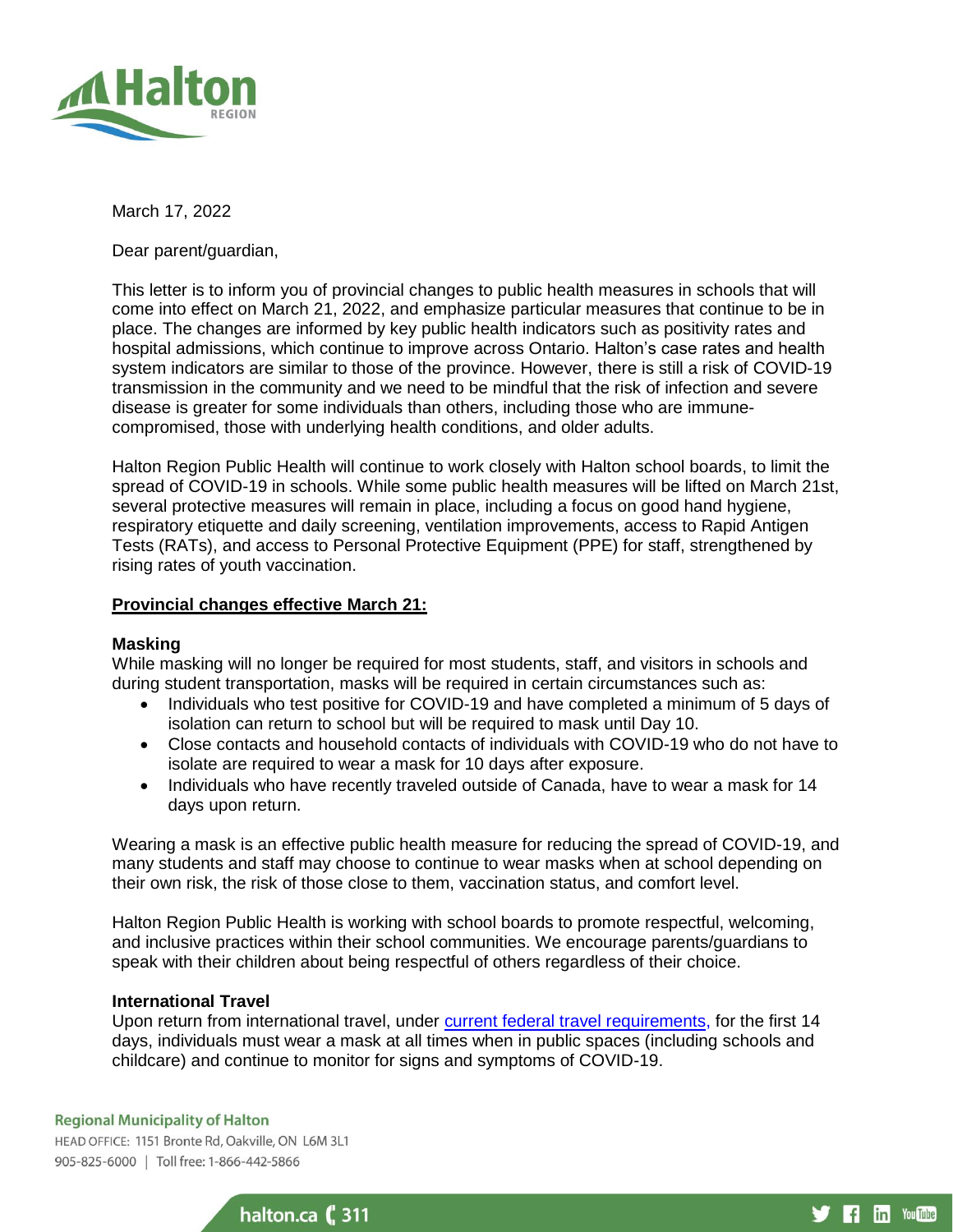It is important for families who traveled over the spring break to be aware of COVID-19 travel [restrictions](https://travel.gc.ca/travel-covid) as they change frequently. [Children under 12 years old, travelling with fully](https://www.canada.ca/en/public-health/services/publications/diseases-conditions/fully-vaccinated-travellers-without-covid-19-symptoms-returning-canada.html)  [vaccinated adults](https://www.canada.ca/en/public-health/services/publications/diseases-conditions/fully-vaccinated-travellers-without-covid-19-symptoms-returning-canada.html) are exempt from self-isolation and no longer need to wait 14 days before attending school, camp, or daycare.

### **Daily Screening**

While the daily on-site confirmation of screening for students and staff will no longer be required, staff and students must continue to self-screen every day before attending school. The [COVID-19 school and child care screening tool](https://protect-ca.mimecast.com/s/wT8MCwVLz3FxvjqS9zndV/) is updated to include self-isolation and masking requirements. Your child should not attend school if they are sick.

### Isolation Requirements

Individuals with symptoms of COVID-19 and who have not tested positive for COVID-19 in the past 90 days, are presumed to have COVID-19 and should self-isolate immediately for a minimum of 5 days or until COVID-19 is ruled out by testing.

Household members without symptoms of COVID-19 who live with a confirmed case or someone with symptoms, are no longer required to isolate if they:

- are 17 or younger and have received two doses of COVID-19 vaccine, OR
- are 18+ and have received three doses of COVID-19 vaccine, OR
- have tested positive for COVID-19 in the last 90 days and completed their isolation period.

For detailed information on COVID-19 testing and isolation requirements please visit our website at [Halton.ca/covid](https://www.halton.ca/For-Residents/Immunizations-Preventable-Disease/Diseases-Infections/New-Coronavirus)

## **Cohorting**

Cohorting and distancing will no longer be required in schools. Students can play and learn together across cohorts, classes, and grades, both indoors and outdoors and during lunch and recess. With limitations on in-person gatherings and assemblies being lifted, schools may choose to plan and host in-person events such as proms, graduations, and classroom celebrations.

### **Vaccination**

As of March 16, 90% of 12-17 year olds have received two doses of vaccine, but only 20% have received a third dose which is more protective for the Omicron variant. For the 5-11 year old group, 65% have received their first dose and 46% have received a second dose. As other public health measures are gradually lifted, being vaccinated is the best protection against COVID-19 and an important way to reduce the spread. We urge everyone to receive all doses of the COVID-19 vaccine that they are eligible for, including boosters.

All Halton Community and Paediatric Clinics accept walk-ins (no appointments needed). For information on locations, dates, and times, please visit [halton.ca/covidvaccines.](https://www.halton.ca/For-Residents/Immunizations-Preventable-Disease/Diseases-Infections/New-Coronavirus/COVID-19-Vaccines) The vaccine is also available at [participating pharmacies,](https://covid-19.ontario.ca/vaccine-locations) primary care offices, and [GO-VAXX bus locations.](https://www.ontario.ca/page/go-vaxx-bus-schedule#section-3)

The Province and Halton Region Public Health will continue to monitor and update the public on key indicators related to COVID-19 transmission to assist members of the public with making informed decisions about the measures they use to protect themselves and those around them.

#### **Regional Municipality of Halton**

HEAD OFFICE: 1151 Bronte Rd, Oakville, ON L6M 3L1 905-825-6000 | Toll free: 1-866-442-5866